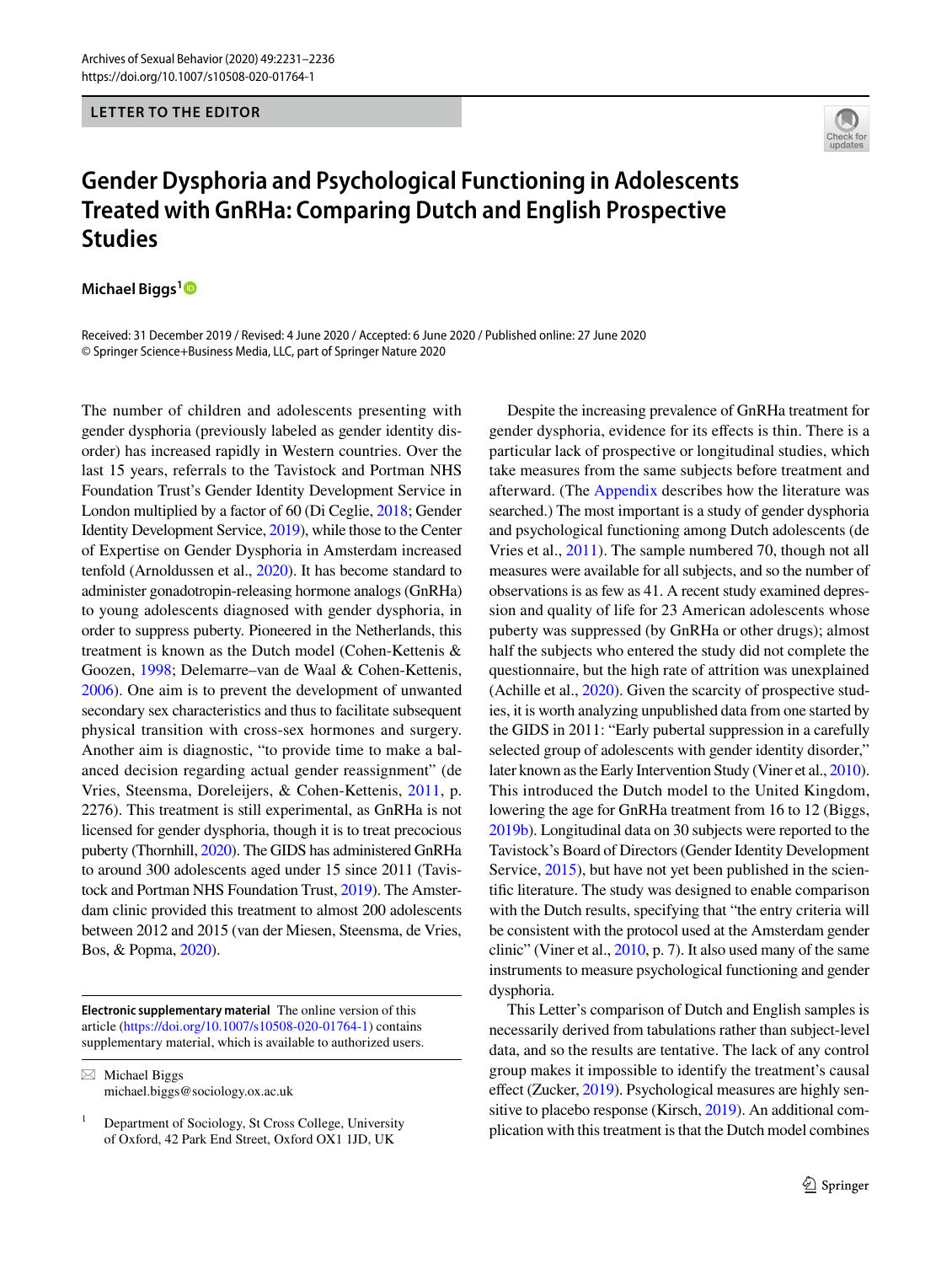<span id="page-1-0"></span>**Table 1** Subjects measured at baseline and after GnRHa treatment

| Measure                                | Dutch total | English total | English<br>females | English<br>males |
|----------------------------------------|-------------|---------------|--------------------|------------------|
| Children's Global Assessment Scale     | 41          | 28            | 15                 | 13               |
| Youth Self-Report—Externalizing        | 54          | 28            | 15                 | 13               |
| Youth Self-Report—Internalizing        | 54          | 28            | 15                 | 13               |
| Youth Self-Report—Total                | 54          | 28            | 15                 | 13               |
| Child Behavior Checklist—Externalizing | 54          | 30            | 16                 | 14               |
| Child behavior Checklist—Internalizing | 54          | 30            | 16                 | 14               |
| Child behavior Checklist—Total         | 54          | 30            | 16                 | 14               |
| Body Image Scale—Neutral               | 57          | 29            | 16                 | 13               |
| Body Image Scale—Secondary             | 57          | 29            | 16                 | 13               |
| Body Image Scale—Primary               | 57          | 29            | 16                 | 13               |
| Utrecht Gender Dysphoria Scale         | 41          | 30            | 16                 | 14               |

Dutch sample from de Vries et al. [\(2011](#page-5-4)), English sample from Gender Identity Development Service [\(2015](#page-5-9))

GnRHa with psychological support, and so the two efects are inevitably confated (Biggs, [2019a;](#page-4-4) van der Miesen et al., [2020\)](#page-5-7). Given the paucity of information on this treatment for gender dysphoria, however, any additional evidence has value. This Letter compares the two samples at baseline and then compares changes after GnRHa treatment. Two salient fndings emerge. Firstly, the improvement in psychological functioning seen in the Dutch sample was not repeated among the English. Following treatment, the English females experienced more internalizing problems ("female" and "male" will consistently be used to refer to sex recorded at birth). Secondly, both samples show similar divergence in bodily image, with dissatisfaction easing among males but worsening among females.

### **Data**

The Dutch sample comes from adolescents aged under 16 who were referred to the Amsterdam clinic from 2000 to 2008 (de Vries et al., [2011](#page-5-4)). Of the 111 prescribed GnRHa, the sample comprised the frst 70 who then subsequently took cross-sex hormones, 37 females and 33 males. They started GnRHa at a mean age of 14.8 years (SD 1.9). They were assessed at the outset and then on the eve of their progression to cross-sex hormones. Their time on GnRHa ranged from 0.4 to 5.1 years, with a mean of 1.9; variation in duration was not considered in the original analysis. Not all the measures were collected from all the subjects; the number of observations—with measures recorded both at baseline and at follow-up—ranged from 41 to 57. Note that later analysis of this same cohort, after cross-sex hormones and surgery, reported lower numbers due to subsequent attrition (de Vries et al., [2014\)](#page-5-12). The English sample came from 44 subjects aged between 12 and 15 years recruited to the Tavistock's study from 2011 to 2014 (Biggs, [2019b](#page-4-3); Gunn et al., [2015\)](#page-5-13). They commenced GnRHa at a mean age

of 13.2 years (SD 1.1). "Preliminary Results from the Early Intervention Research" reported to the Tavistock's Board of Directors provided longitudinal data on 30 subjects, 16 females and 14 males (Gender Identity Development Service, [2015](#page-5-9)). They were assessed at the outset and then after 12 months on GnRHa. Few subjects had missing values; the minimum number of observations was 28. (The last 14 subjects in the study would not have completed 12 months on GnRHa by June 2015, when results were reported.)

These 30 English adolescents must have been incorporated into a published longitudinal study from the GIDS, in which GnRHa was administered to 60 subjects (Biggs, [2019a](#page-4-4); Costa et al., [2015](#page-5-14)). That study, however, cannot be used for comparison. Its sample also included many older adolescents: the mean age of commencing GnRHa was 16.5 years. It reported only a single psychological outcome, the Children's Global Assessment Scale (CGAS). The figures aggregate females and males, even though there was a statistically signifcant diference between them at baseline. The baseline measure was calculated from 60 subjects, while the follow-up—after 12 months of GnRHa treatment—came from only 35. This attrition was unexplained. It cannot be explained by subjects stopping GnRHa because this is so rare; at the GIDS, only 1% of young adolescents discontinue GnRHa treatment (Carmichael, [2016](#page-4-5); Gunn et al., [2015](#page-5-13)). Due to all these problems, the English data will be drawn solely from the Early Intervention Study.

Table [1](#page-1-0) summarizes the outcomes to be compared along with the number of observations for each measure. There were three instruments for psychological functioning. CGAS refects a clinician's judgment of the child's functioning compared to the overall population (Shaffer & Ambrosini, [1983\)](#page-5-15). The Youth Self-Report (YSR) enables the adolescent to describe their problems, while the Child Behavior Checklist (CBCL) provides one parent's assessment. The YSR and CBCL each yield three *T*-scores: one for Internalizing Problems like anxiety; one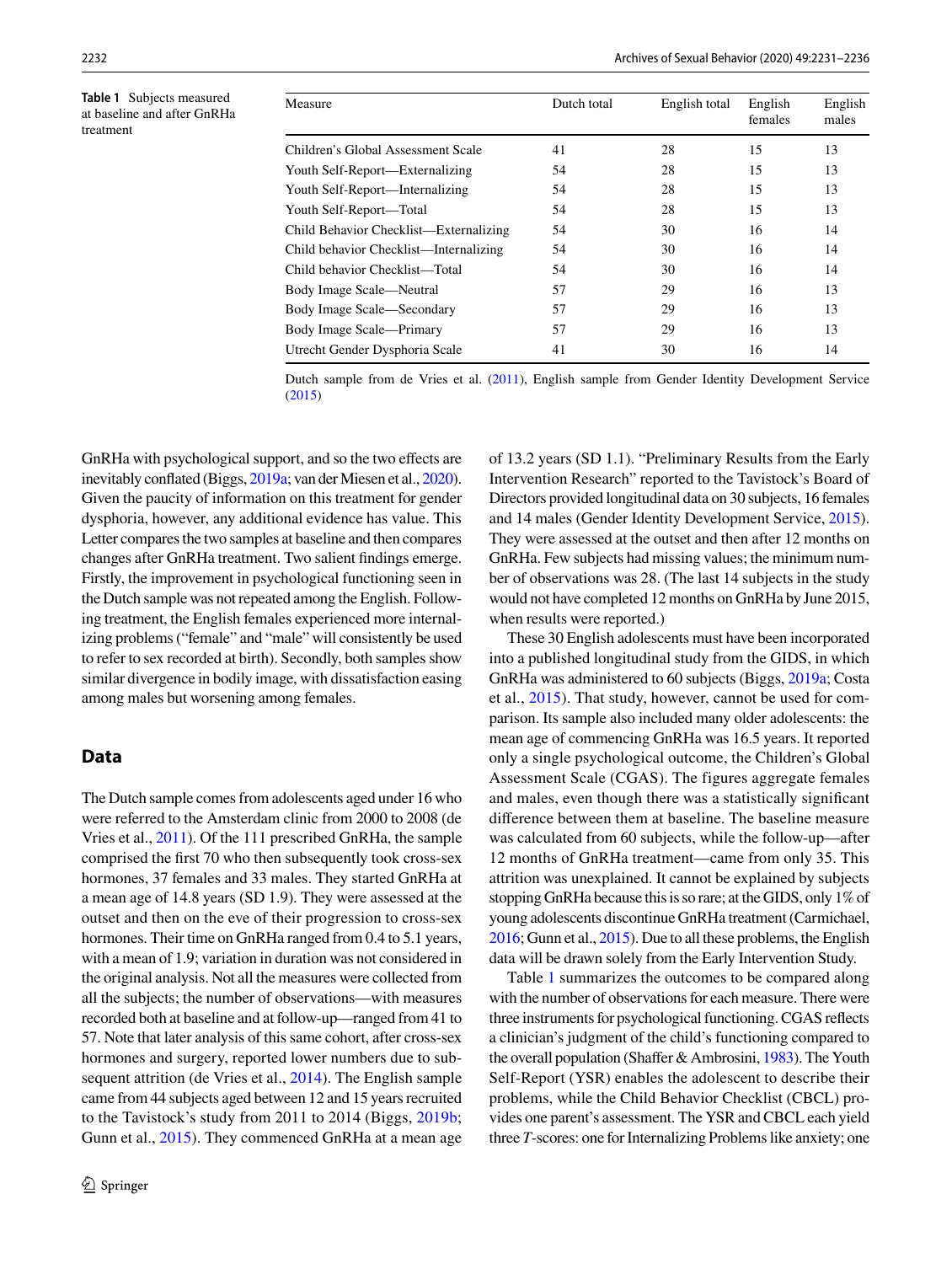for Externalizing Problems like anger; and a Total Problem score, combining these two along with other problems such as social isolation (Achenbach & Rescorla, [2001\)](#page-4-6). *T*-scores are normalized relative to the child's cohort of the same age and sex. When interpreting how these psychological measures change after treatment, we should remember that youths and their parents—and arguably clinicians too—believe in the benefts of GnRHa, and so would be inclined to discern positive changes (Kirsch, [2019](#page-5-11)).

Two instruments were available for gender dysphoria. The Body Image Scale (BIS) measures the youth's dissatisfaction with their body. It is divided into primary sex characteristics, like penis or clitoris; secondary sex characteristics, like hips; and neutral characteristics, like eyebrows (Lindgren & Pauly, [1975\)](#page-5-16). The Utrecht Gender Dysphoria Scale (UGDS) captures the child's dissatisfaction with their body and with gender roles. For example, a question given to females is "I feel unhappy because I have to behave like a girl" (Schneider et al., [2016,](#page-5-17) p. 557). The English fgures for UGDS took the mean of the responses to the 12 questions while the Dutch fgures took the sum; the latter are rescaled by dividing by 12.

Altogether, 11 separate measures can be compared. Higher values represent worse outcomes, except for CGAS. For each measure, we know the mean and SD for females and for males at the baseline, and then following GnRHa treatment—after a year for the English sample and an average of 2 years for the Dutch. The original English tabulation reported repeated-measures ANOVA separately for each sex, and so the *F*-statistic can be used to calculate the SD of each subject's change from baseline to follow-up. (Denoting within-subject change as  $Y_{i1} - Y_{i0}$ , its  $SD = |\bar{Y}_1 - \bar{Y}_0| \sqrt{n}/\sqrt{F}$ . The original Dutch tabulation<br>does not provide comparable information unfortunately and  $\frac{d}{dx}$  does not provide comparable information, unfortunately, and we have to estimate the number of male and female subjects for each measure by applying the overall sexual composition (53% female).<sup>1</sup> Supplement Table S1 details the data underlying the graphs; all results can be replicated from the raw data fle and Stata do-fle provided online.

## **Results**

We begin by comparing the two samples at baseline. For psychological functioning, Fig. [1](#page-2-1) depicts each sample's mean score, along with the 95% confdence interval. CBCL and YSR *T*-scores are normalized with a mean of 50 and a SD of 10. There were no statistically signifcant diferences between the



<span id="page-2-1"></span>**Fig. 1** Psychological functioning at baseline. For each measure, differentiated by sex and country, the circle indicates the mean before GnRHa treatment and the line traces the 95% confdence interval

Dutch and English samples for any of these scores (two-sample *t* test, variance estimated separately for each sample). CGAS is scored from 1 to 100. The English adolescents were rated as functioning worse than the Dutch, and this diference was statistically signifcant (*p*=.05 for females, .04 for males). Scores in the 60s indicate "some difficulty in a single area" while those in the 70s refect "no more than slight impairment in functioning." The English scores were worse by, on average, 7 or 8 points (for females and males, respectively). This diference echoes a more general pattern among all adolescents admitted to these two clinics: the English have worse psychological functioning than the Dutch (de Graaf et al., [2018](#page-5-18)). Figure [2](#page-3-0) compares gender dysphoria across the samples. Each measure averages questions scored from 1 to 5. There were no signifcant diferences for females. Males, however, were clearly diferent. The English had a worse BIS score for primary sex characteristics  $(p=.002)$ , and likewise, their UGDS was substantially worse  $(p = .00006)$ .

We are primarily interested in how these measures changed after GnRHa was administered. The duration of treatment differed between the two samples, of course, with the Dutch being treated for, on average, twice as long. It should be emphasized that in the absence of a control group, changes cannot necessarily be attributed to the treatment itself. We compute how each measure changes between baseline and after the administration of GnRHa. Change is expressed in a uniform metric by dividing by SD at baseline; the sign is reversed for CGAS, so that positive change consistently indicates improvement. It is crucial to separate the results by sex, because there is only

<span id="page-2-0"></span>The authors were unable to provide the original data (P. Cohen-Kettenis, personal communication, April 11, 2020; A. L. C. de Vries, personal communication, April 15, 2020).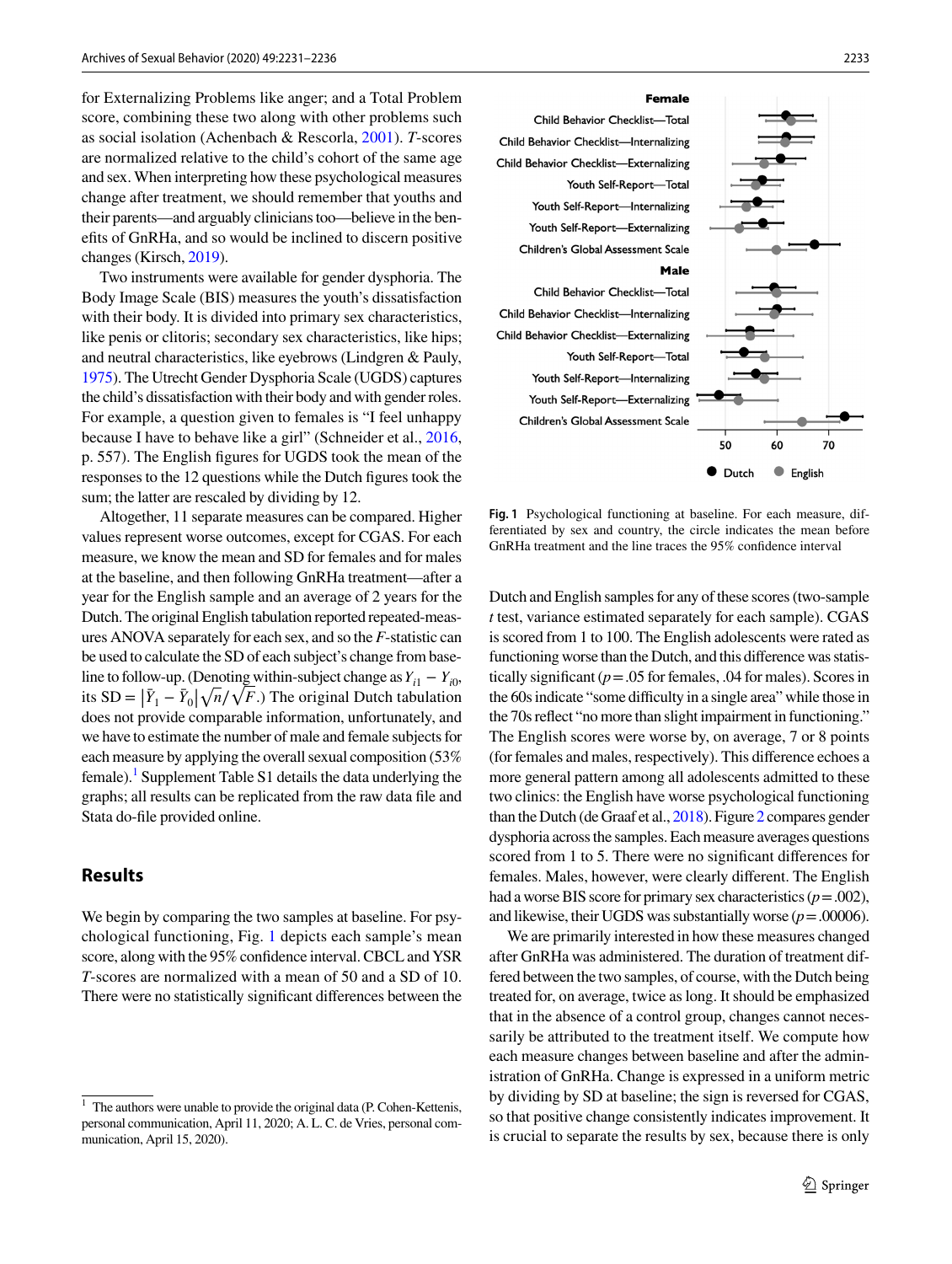

<span id="page-3-0"></span>**Fig. 2** Gender dysphoria at baseline. For each measure, diferentiated by sex and country, the circle indicates the mean before GnRHa treatment and the line traces the 95% confdence interval

minimal correlation between each measure's change for females and for males ( $r = .14$  for Dutch, .06 for English,  $n = 11$ ). The original Dutch tabulation did not diferentiate all the results by sex, complicating comparison. Nevertheless, we know that a diference between the two samples was statistically signifcant if change in one sample was positive and in the other was negative and both were statistically signifcant.

Figure [3](#page-3-1) depicts how psychological functioning changed after treatment, along with 95% confdence intervals for the English sample. The uniform improvement seen in the Dutch sample was not found in the English. Indeed, there is no correlation between the two samples, considering all changes of psychological functioning for each sex  $(r = .02, n = 14)$ . The contrast is especially marked for females. Deterioration in the CBCL's Internalizing *T*-score was statistically signifcant for the English  $(p=.03)$ , while improvement for the Dutch was statistically significant  $(p = .001, \text{both sexes combined}; \text{de Vries}$ et al., [2011](#page-5-4), p. 2280). Similarly, deterioration in the YSR's Internalizing *T*-score among the English females was almost statistically significant  $(p = .06)$ . One component of this score did show a statistically significant change: after treatment, female subjects were more likely to state that they sometimes "deliberately try to hurt or kill myself"  $(p = .01$  from the Wilcoxon test; Gender Identity Development Service, [2015](#page-5-9), p. 53). (Afrmative answers also increased for the other question on self-harm—"think about killing myself"—but this was not statistically signifcant.) For females, we can be confdent that the divergence between samples refects real diferences between the two patient groups, treatment regimes, or social context.

Figure [4](#page-3-2) shows how gender dysphoria changed after treatment. Very similar changes occurred in each sample (*r*=.88,  $n=8$ ). For males, physical dissatisfaction diminished. For the



<span id="page-3-1"></span>**Fig. 3** Change in psychological functioning after treatment. The magnitude of the bar represents change after GnRHa treatment divided by SD at baseline; for the English sample, the line traces the 95% confidence interval. Positive values indicate better functioning

Dutch English



<span id="page-3-2"></span>**Fig. 4** Change in gender dysphoria after treatment. The magnitude of the bar represents change after GnRHa treatment divided by the SD at baseline; for the English sample, the line traces the 95% confdence interval. Positive values indicate lessening dysphoria

English males, the improvement in BIS for primary sex characteristics was statistically significant  $(p=.05)$ . For females, by contrast, their physical dissatisfaction was exacerbated. In the English sample, the decline in BIS for neutral and secondary sex characteristics was statistically signifcant (*p*=.01 and .03, respectively). This deterioration was also statistically signifcant in the Dutch sample (de Vries et al., [2011](#page-5-4), p. 2280).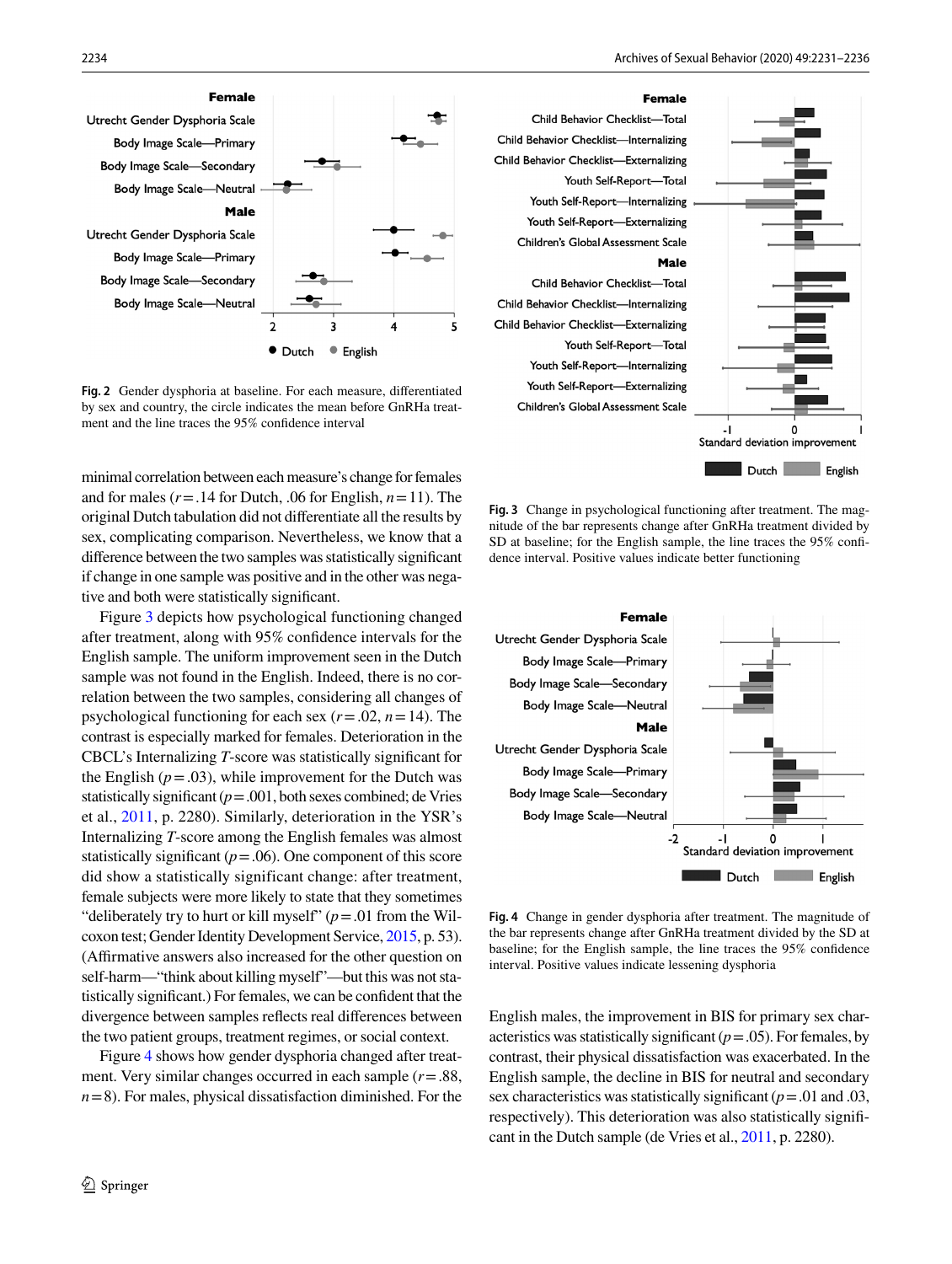#### **Conclusion**

The crudity of this comparison is justifed only by the scarcity of longitudinal data. More than two decades after the Dutch model was introduced, the strongest evidence for treating gender dysphoria with GnRHa comes from observations of between 41 and 57 subjects—lacking any control group (de Vries et al., [2011\)](#page-5-4). The comparison with the Early Intervention Study reiterates a neglected aspect of the original Dutch fndings: female adolescents treated with GnRHa became more dissatisfed with their bodies. This fact might help to explain why this treatment almost invariably leads to further physical interventions. At the Leiden gender clinic, 96% of adolescents treated with GnRHa continued to cross-sex hormones, and only 4% discontinued (Brik, Vrouenraets, de Vries, & Hannema, [2020](#page-4-7)). Although puberty suppression is still described as an "extended diagnostic phase" (Steensma, Wensing-Kruger, & Klink, [2017](#page-5-19), p. 765), in practice, it becomes the frst stage of irreversible physical transition.

The comparison also shows the hazard of extrapolating the psychological improvement found in the Dutch case to other populations. The results were more negative than positive for the English females. This might be explained by initial differences between the two samples, though the measure that deteriorated most for the English (YSR) did not difer from the Dutch at baseline. The English started at a younger age and were treated for less time. The divergence could also refect differences in the wider social context. It is premature to attempt explanation before further research confrms these diferences in larger samples. The diferences do, however, question the widespread assumption that outcomes from the Netherlands can be generalized to other countries (van der Miesen et al., [2020\)](#page-5-7). In England, for example, the National Health Service's [\(2015](#page-5-20)) specifcation for gender dysphoria recommends suppressing puberty with GnRHa, citing Dutch research. It is puzzling that so many countries have adopted the Dutch model without publishing comparable prospective results; one wonders whether clinics whose fndings are negative or contradictory are reluctant to publish. The most important conclusion is that clinicians who use experimental treatments for gender dysphoria should systematically collect data on outcomes and publish them.

# <span id="page-4-1"></span>**Appendix: Prospective Studies on the Psychological Outcomes of Suppressing Puberty with GnRHa**

Prospective studies were identifed in two ways. Citations in Hembree et al. ([2017\)](#page-5-21) on the treatment of adolescents (section 2) yielded 52 articles. Searching PubMed (on May 24, 2020) for all articles published since 2016 with the search string

"(transsexualism or transgender) and (gonadotropin or gnrha or gnrh)" yielded 84 articles. For each potential reference, I examined the title, and where necessary the abstract, to see whether it met the key criteria. Studies of physiological outcomes, such as bone density, were excluded.

Aside from de Vries et al. [\(2011](#page-5-4))—cited by 65 articles in PubMed—and Costa et al. [\(2015](#page-5-14))—cited by 14—two other studies meet these criteria. Schneider et al. ([2017\)](#page-5-22)—cited by two articles—reported various cognitive outcomes for one male; after 2 years and 4 months of GnRHa treatment, IQ had dropped by 10 points. Achille et al. ([2020](#page-4-2)) reported outcomes for 15 males and 8 females after puberty suppression either using GnRHa or using antiandrogens (for males) or medroxyprogesterone (for females). After 12 months of puberty suppression, males reported lower depression, controlling for psychiatric medication and engagement with counseling, as measured by the Center for Epidemiologic Studies Depression Scale  $(p=.008)$ . Other improvements were not statistically signifcant. The study, which included another group of subjects treated with cross-sex hormones, had an overall attrition rate of 47%. There was no explanation for why almost half the subjects who entered the study failed to complete the three waves of questionnaires and were thus excluded from the analysis.

### **References**

- <span id="page-4-6"></span>Achenbach, T. M., & Rescorla, L. A. (2001). *Manual for the ASEBA school-age forms and profles*. Burlington: University of Vermont, Research Center for Children, Youth, and Families.
- <span id="page-4-2"></span>Achille, C., Taggart, T., Eaton, N. R., Osipof, J., Tafuri, K., Lane, A., & Wilson, T. A. (2020). Longitudinal impact of gender-afrming endocrine intervention on the mental health and well-being of transgender youths: Preliminary results. *International Journal of Pediatric Endocrinology*, *8*. [https://doi.org/10.1186/s13633-020-](https://doi.org/10.1186/s13633-020-00078-2) [00078-2.](https://doi.org/10.1186/s13633-020-00078-2)
- <span id="page-4-0"></span>Arnoldussen, M., Steensma, T. D., Popma, A., van der Miesen, A. I. R., Twisk, J. W. R., & de Vries, A. L. C. (2020). Re-evaluation of the Dutch approach: Are recently referred transgender youth diferent compared to earlier referrals? *European Child and Adolescent Psychiatry*, *29*, 803–811. [https://doi.org/10.1007/s0078](https://doi.org/10.1007/s00787-019-01394-6) [7-019-01394-6.](https://doi.org/10.1007/s00787-019-01394-6)
- <span id="page-4-4"></span>Biggs, M. (2019a). A letter to the editor regarding the original article by Costa et al: Psychological support, puberty suppression, and psychosocial functioning in adolescents with gender dysphoria. *Journal of Sexual Medicine, 16,* 2043. [https://doi.org/10.1016/j.](https://doi.org/10.1016/j.jsxm.2019.09.002) [jsxm.2019.09.002.](https://doi.org/10.1016/j.jsxm.2019.09.002)
- <span id="page-4-3"></span>Biggs, M. (2019b). Britain's experiment with puberty blockers. In M. Moore & H. Brunskell-Evans (Eds.), *Inventing transgender children and young people* (pp. 40–55). Newcastle, England: Cambridge Scholars Press.
- <span id="page-4-7"></span>Brik, T., Vrouenraets, L. J. J. J., de Vries, M. C., & Hannema, S. E. (2020). Trajectories of adolescents treated with gonadotropinreleasing hormone analogues for gender dysphoria. *Archives of Sexual Behavior*. [https://doi.org/10.1007/s10508-020-01660-8.](https://doi.org/10.1007/s10508-020-01660-8)
- <span id="page-4-5"></span>Carmichael, P. (2016). *Gender dysphoria in children and adolescents: Defning best practice in a fast changing context.* Paper presented at the World Professional Association for Transgender Health,